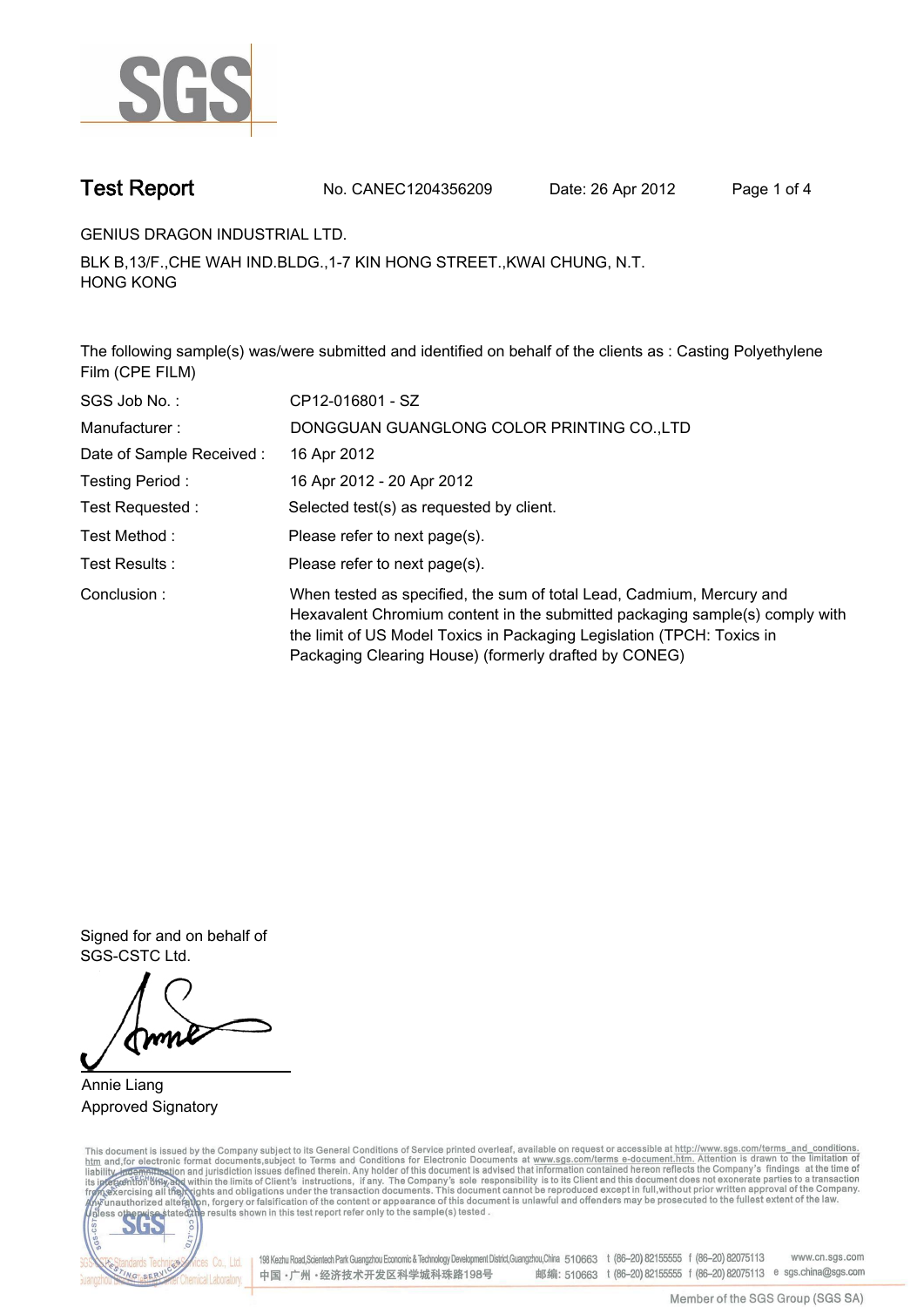

**Test Report. No. CANEC1204356209 Date: 26 Apr 2012. Page 2 of 4.**

**Test Results :.**

**Test Part Description :.**

| Specimen No. | SGS Sample ID    | <b>Description</b> |  |
|--------------|------------------|--------------------|--|
|              | CAN12-043562.001 | Transparent film   |  |

**Remarks :.(1) 1 mg/kg = 1 ppm = 0.0001%.**

**(2) MDL = Method Detection Limit.**

**(3) ND = Not Detected ( < MDL ).**

**(4) "-" = Not Regulated.**

## **US Model Toxics in Packaging Legislation (TPCH: Toxics in Packaging Clearing House) (formerly drafted by CONEG) – Total Lead, Cadmium, Mercury and Hexavalent Chromium content.**

**Test Method :. Test Method: With reference to GZTC CHEM-TOP-174-01. Analysis of Cadmium, Lead, Mercury were performed by ICP-OES. Analysis of Hexavalent Chromium (Cr(VI)) was performed by UV-Vis.**

| Test Item(s)                 | <u>Limit</u> | <u>Unit</u> | <b>MDL</b> | <u>001</u> |
|------------------------------|--------------|-------------|------------|------------|
| Lead (Pb)                    |              | mg/kg       | 5          | ND         |
| Hexavalent Chromium (CrVI)   | -            | mg/kg       | 5          | ND         |
| Cadmium (Cd)                 | -            | mg/kg       | 5          | ND         |
| Mercury (Hg)                 | -            | mg/kg       | 5          | ND         |
| Total (Pb + Cd + Cr VI + Hg) | 100          | mg/kg       |            | ND         |

**Notes :.**

**(1) The TPCH legislation has been enacted by California, Connecticut, Florida, Georgia, Illinois, Iowa, Maine, Maryland, Minnesota, Missouri, New Hampshire, New Jersey, New York, Pennsylvania, Rhode Island, Vermont, Virginia, Washington and Wisconsin..**

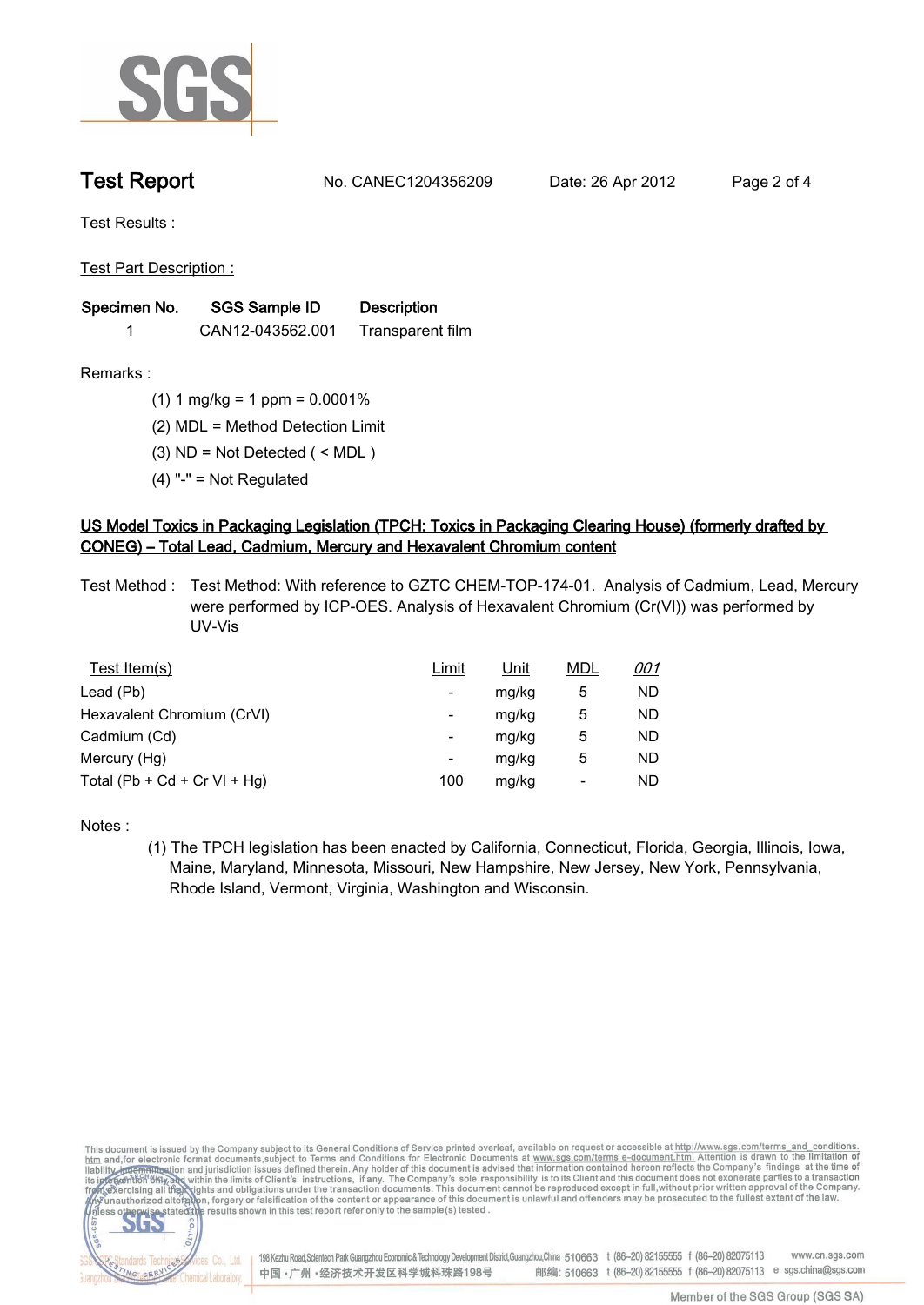

dards Ter

NG SER

**Chemical Laboratory** 

**Test Report. No. CANEC1204356209 Date: 26 Apr 2012. Page 3 of 4.**

# **ATTACHMENTS Pb/Cd/Hg/Cr6+ Testing Flow Chart**

**1)** Name of the person who made testing: Bella Wang

2) Name of the person in charge of testing: Adams Yu





198 Kezhu Road,Scientech Park Guangzhou Economic & Technology Development District,Guangzhou,China 510663 t (86-20) 82155555 f (86-20) 82075113 www.cn.sgs.com vices Co., Ltd. 邮编: 510663 t (86-20) 82155555 f (86-20) 82075113 e sgs.china@sgs.com 中国·广州·经济技术开发区科学城科珠路198号